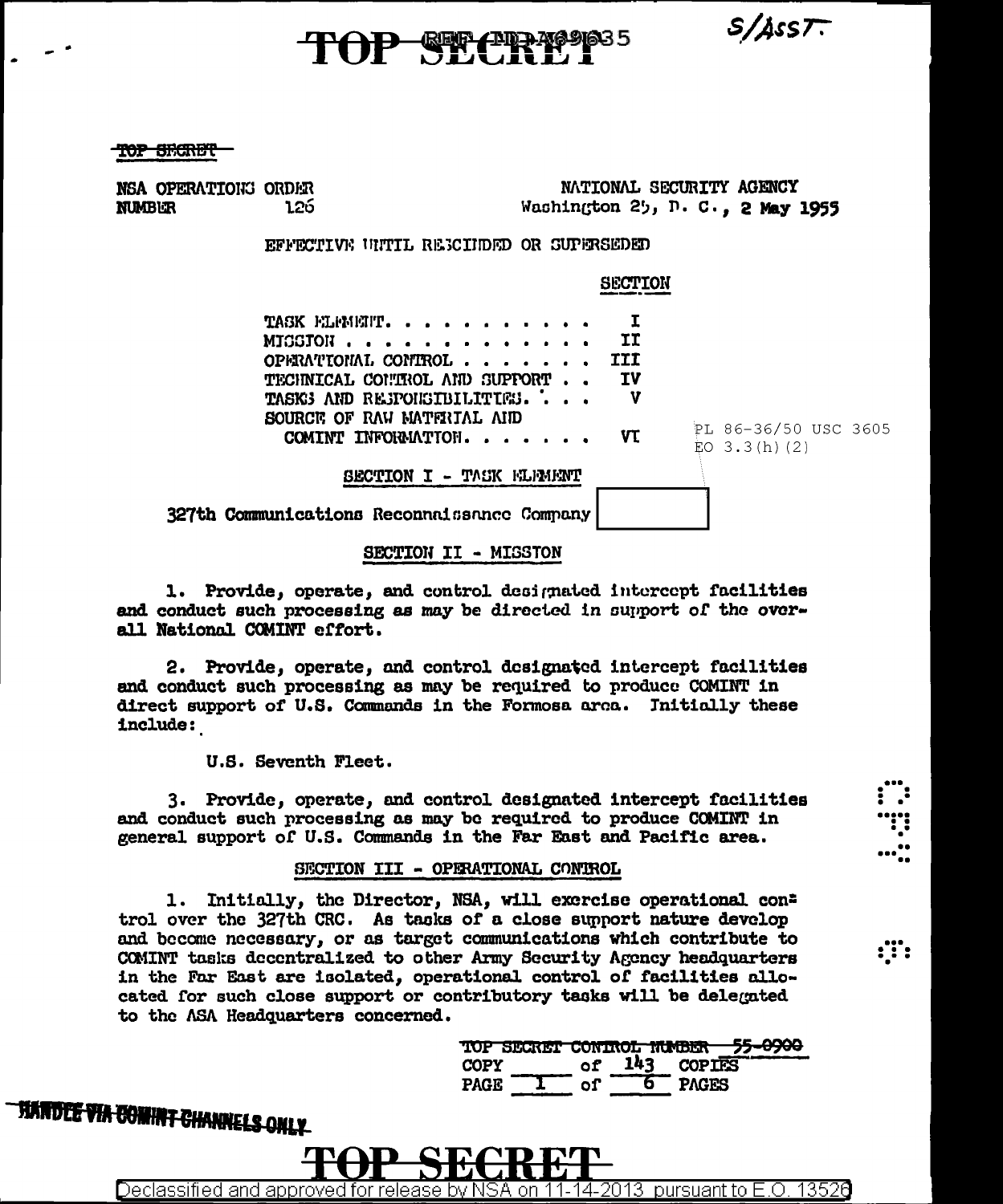# PRES THE

# EO  $3.3(h)(2)$ PL 86-36/50 USC 3605

### TOP SECRET

NSA OPERATIONS ORDER NUMBER 126

2 May 1955

2. Routine operational instructions will normally be issued directly to the 327th CRC by the Director, NSA. Non-routine operational instructions, including changes to this order, will be issued by the Director, NSA, through the Chief, ASA.

3. The control of intercept facilities will be exercised in accordance with NSA Circular 51-10.

## SECTION IV - TECHNICAL CONTROL AND SUPPORT

1. Technical control will be exercised by the Director, NSA.

2. Technical control instructions will be issued directly to the 327th CRC by the Director, NSA.

3. Technical support will be provided by the Director, NSA, by ASAFE, by FS 8603 DU, and by other sources as designated.

### SECTION V - TASKS AND RESPONSIBILITIES

### 1. Intercept

a. Intercept and perform  $D/F$  of designated communications targets at all levels of command involving the following type of transmission:

(1) Manual Morse

(2) Radiotelephone

b. Record and forward all intercepted traffic to NSA and such other headquarters as may be designated.

#### 2. Traffic Analysis

 $\mathbf{::}$ 

a. Perform traffic analysis and maintain TEXTA data for all intercepted traffic as required for local intercept control purposes.

b. Perform traffic analysis of those communications susceptible to field exploitation to produce timely COMINT in satisfaction of consumer requirements.

## TOP SECRET CONTROL NUMBER 59

| COPY  |   | റി | 143 | COPIES |
|-------|---|----|-----|--------|
| PACE. | 2 |    | 6.  | PAGES  |

# TOP SECRET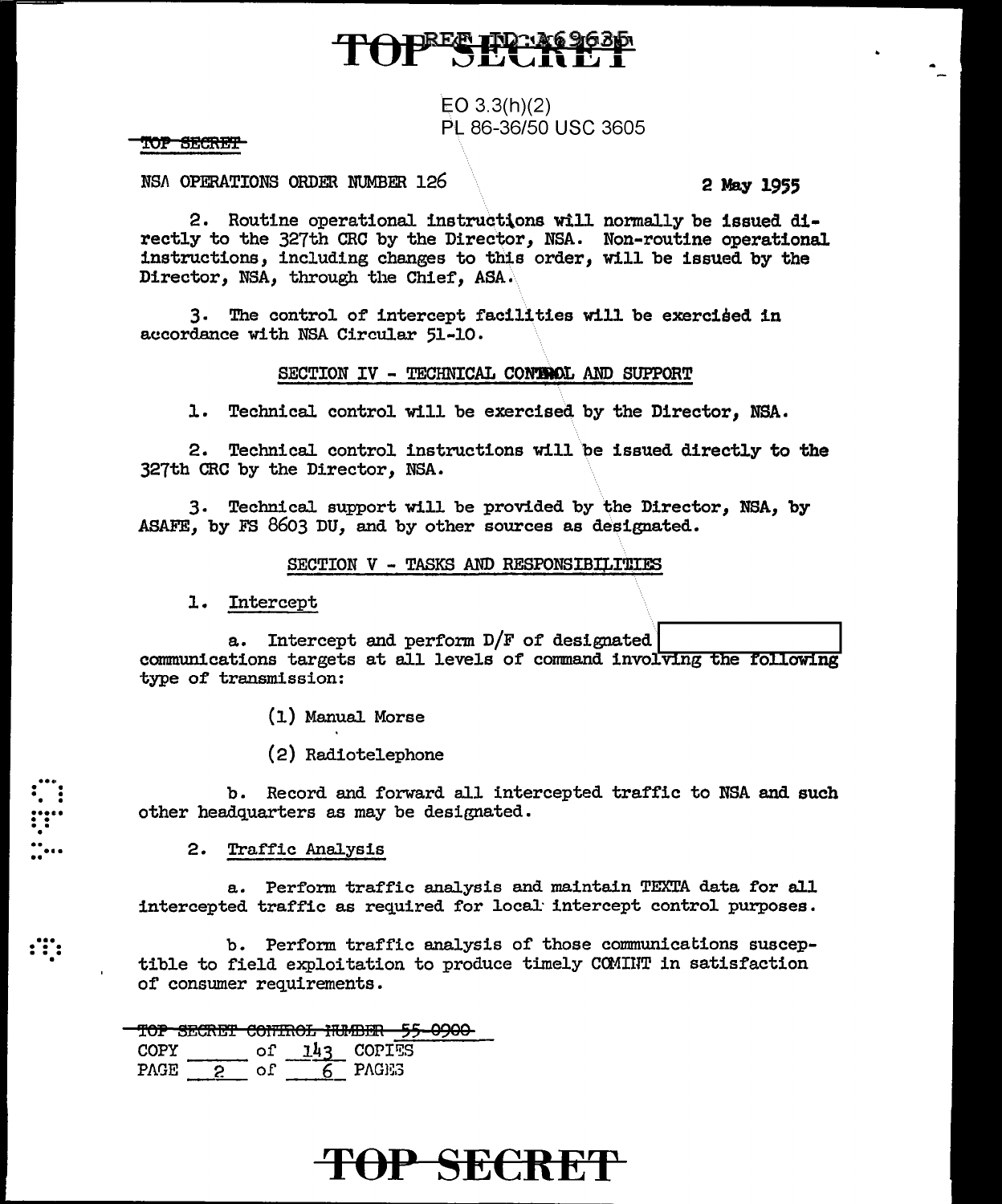# TOP SECRET

NSA OPERATIONS ORDER INJABER 126

2 May 1955

PL 86-36/50 USC 3605

 $EO 3.3(h)(2)$ 

3. Cryptemalysis

a. Perform, within capabilities, low-level cryptonalysis on assigned thr cin.

b. Perform decryption of material from assigned targets through the application of key and code recoveries furnished by NSA or other intermediate headquarters in the Far East area.

c. Forward any code and key recoveries in the form specified to HSA and much other hendquarters as may be designated.

Translation - Scan, and tranglate as necessary, all exploittraffic for extraction of significant data for able | inclusion in COMINT reports, or for full translation of individual texts. Exploitable truffic provided to the 327th CRC by sources will be scanned and translated as capabilities permit.

# 5. Reporting

n. Technical Reports - Prepare and forward periodic and special technical reports in accordance with NSA Circulars (50-series) or as otherwise required.

b. End-Product Reports - Prepare, in accordance with appropriate NSA Circulars (53-series), periodic, special spot, and other end-product reports, including translations. Initially, end-product reporting will take the form of spot reports of items of unusual significance. Daily summaries of activity may be issued later, if the observed communications activity warrants such daily reporting, or in response to local intelligence requirements. Normally, all COMINT reporting will be done from material no more than 24 hours old.

6. Operational Liaison

a. Liaison with U.S. COMMIT units in the area as required for successful accomplishment of this mission. is authorized. Raw traffic and technical information may be furnished or exchanged with these activities whenever desirable. The Chiefs, NSAFE, and NSAPAC will be kept informed as to the nature and scope of this exchange.

|             |  |            | TOP SECRET CONTROL NUMBER 55-0900 |
|-------------|--|------------|-----------------------------------|
| COPY        |  | 143 COPIES |                                   |
| <b>PAGE</b> |  | PAGES      |                                   |

 $\ddotsc$ 

<del>-"IANDIE VIA COMINY CHANNELS (INLY-</del>

# **TOP SECRET**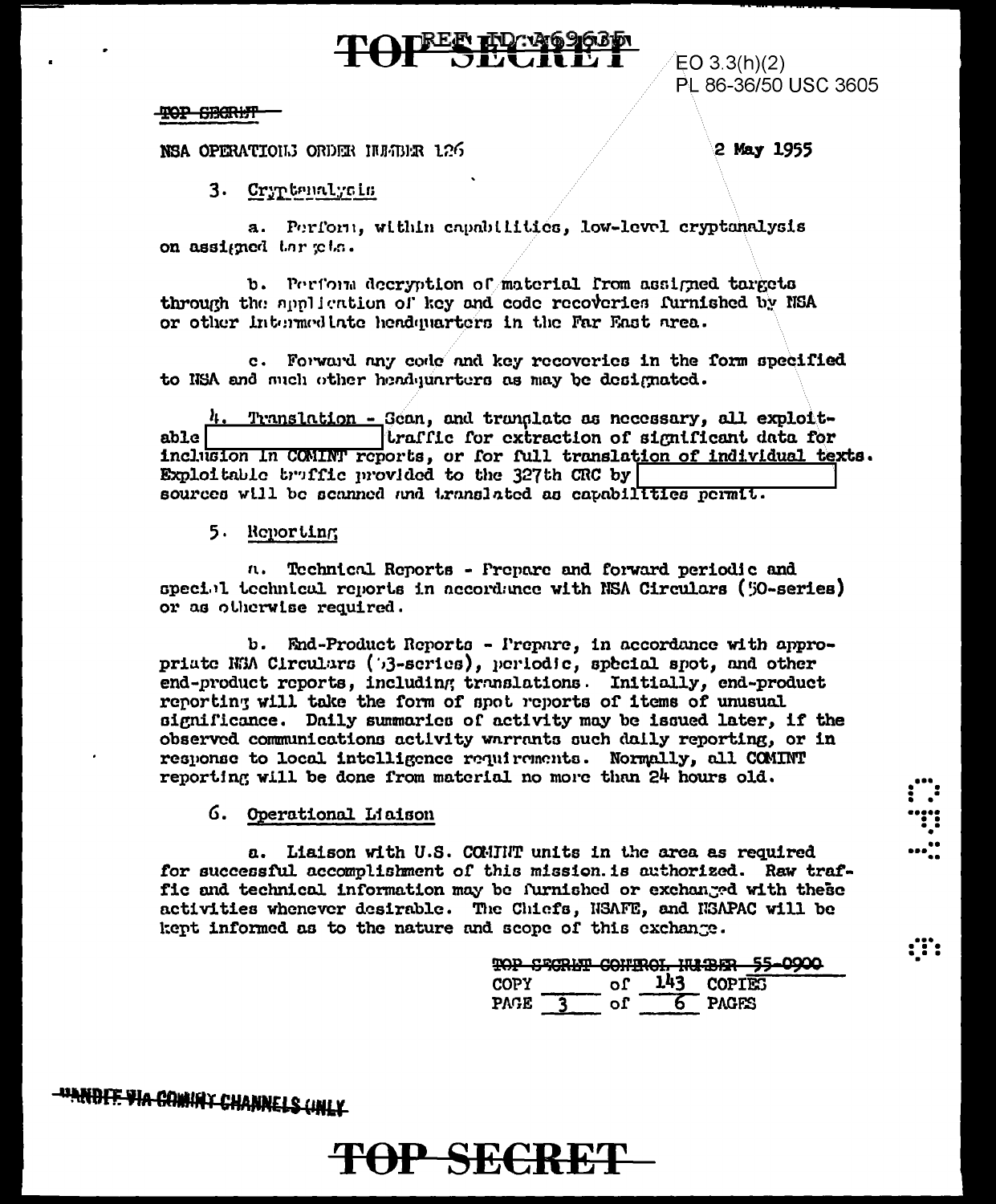# REG HOTA

# TOP SECRET

NSA OPERATIONS ORDER NUMBER 126

# 2 May 1955

л.

b. Liaison with non-U.S. COMINT centers will be conducted as authorized by NSA. Initially, no liaison is authorized. Problems involving non-U.S. COMINT centers will be referred to Chief, NSAFE (info: Chief, NSAPAC, Chief, ASAFE and Chief, ASAPAC) for resolution or assistance.

c. Liaison with |representatives to obtain collateral support as required for successful accomplishment of this mission is authorized. The 327th CRC will keep the Director, NSA, Chief, ASA, Chief, ASAFE and Chief, ASAPAC, informed as to the scope and the nature of this collaboration.

7. Intelligence Requirements - Specific COMINT support requirements received from commanders in the field wiil be relayed to NSA, ASA, and ASAFE on a current basis in order that a review of the allocation of resources to meet requirements can be accomplished.

## 8. Distribution

a. End-products will be distributed as appropriate to the following authorized recipients through established channels as determined by the Director, NSA and Chief, ASA:

ARMY

SSO, AFFE/8th Army SSO, USARPAC

**NAVY** 

**COMNAVFE CINCPACFLT COMSEVENTHFLT** 

**SSO FEAF** 

SSO PACAF

SSO 5th AF (MAIN)



**ASA** 

**ASAPAC ASAFE** 

AIR FORCE

SSO 13th AF SSO 20th AF 6920th Security Wing

| mon         | COMPTO CASTRAL |               |       | <del>ioi secrei conirol number 55-090</del> 0 |
|-------------|----------------|---------------|-------|-----------------------------------------------|
| COPY        |                | of 143 COPIES |       |                                               |
| <b>PAGF</b> |                |               | PAGES |                                               |

 $\mathbf{f}$ 

TOP SECRET

PL 86-36/50 USC 3605 EO  $3.3(h)(2)$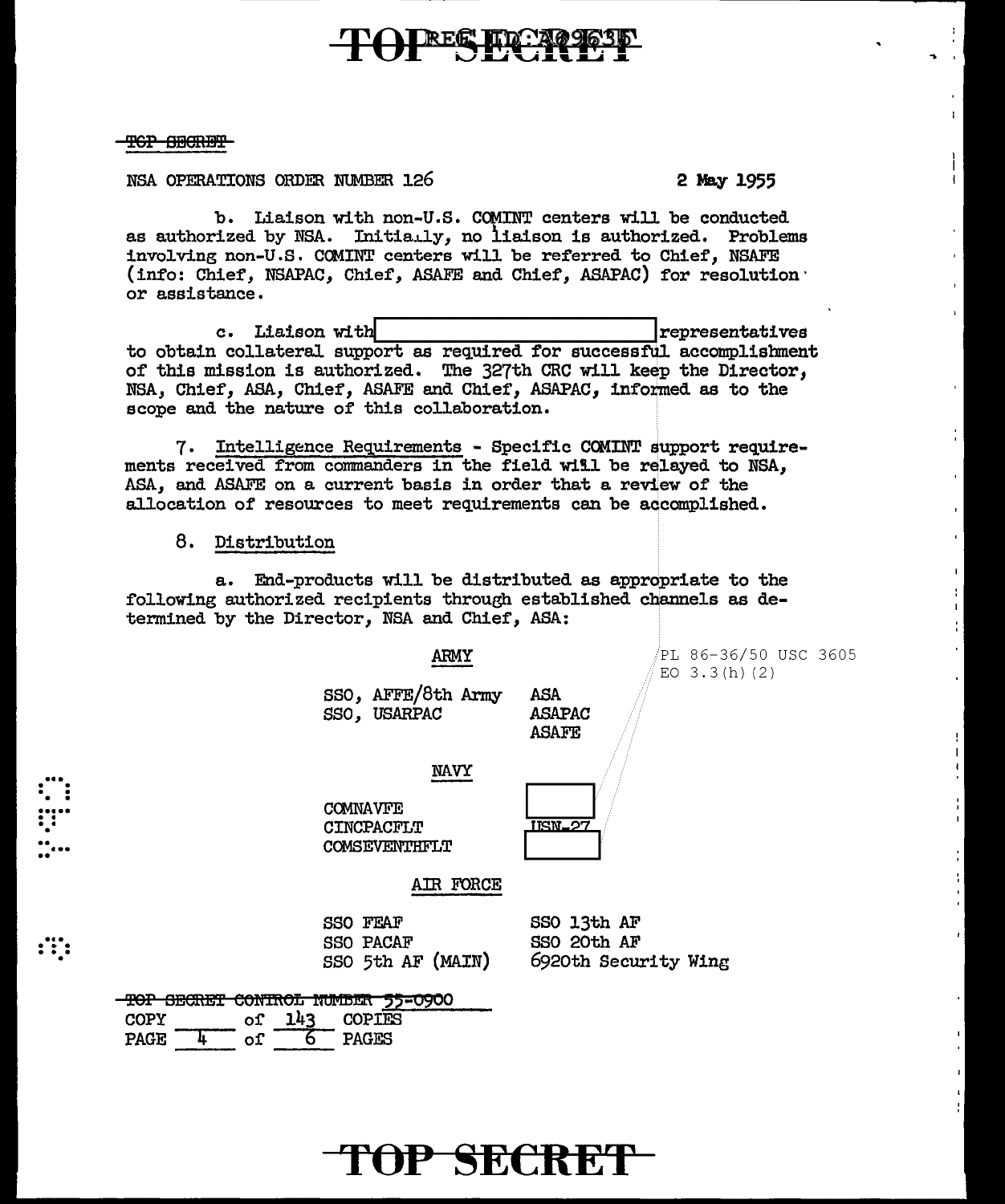## <u>חיהופריהם ממח</u>

NSA OPERATIONS ORDER NUMBER 126

2 May 1955

#### **OTHER**

| IISA          | SSR Hq, FEC                  |
|---------------|------------------------------|
| <b>NSAPAC</b> | SSR CINCPAC (to include such |
| NSAFE         | forward echelons as may be   |
|               | established)                 |

b. End-products will be forwarded to Navy and Air Force recipients listed in paragraph 8.a. above in accordance with NSA Circular 53-5 (Procedures for the Conduct of Cross-Servicing of COMINT End-Products) and NSA Circular 53-2 (Reporting of Significant Activity Under Conditions of Alert).

c. All spot reports, other than those concerned with recurring developments within a local area, or repetitive and predicted communications changes, will be addressed to SSO, Headquarters, Strategic Air Command and SSO, Headquarters, Air Defense Command in addition to regular recipients. The channel to be used in passing this information is via the nearest Air Force COMINT unit in the area, with appropriate passing instructions.

d. End-products received electrically or by pouch from NSA as technical support information will be automatically distributed to the command being supported.

e. Technical data will not be included in COMINT end-product reports without prior approval of the Director, ISA. No such approval is granted by terms of this order.

SECTION VI - SOURCE OF RAW MATERIAL AND COMINT INFORMATION

The sources of raw material and COMINT information are as follows:

a. Raw material and semi-processed material produced by the facilities assigned for COMINT purposes to the 327th CRC.

|             |      | <u>tor podne contual mander is above</u> |  |
|-------------|------|------------------------------------------|--|
| <b>COPY</b> | ∩f'. | $143$ COPIES                             |  |
| アハベア        |      | ኮለሲፐደ                                    |  |
|             |      |                                          |  |

:11

**TIARDIL VIA COMINT CITARELS ONLY** 

# **TOP SECRET**